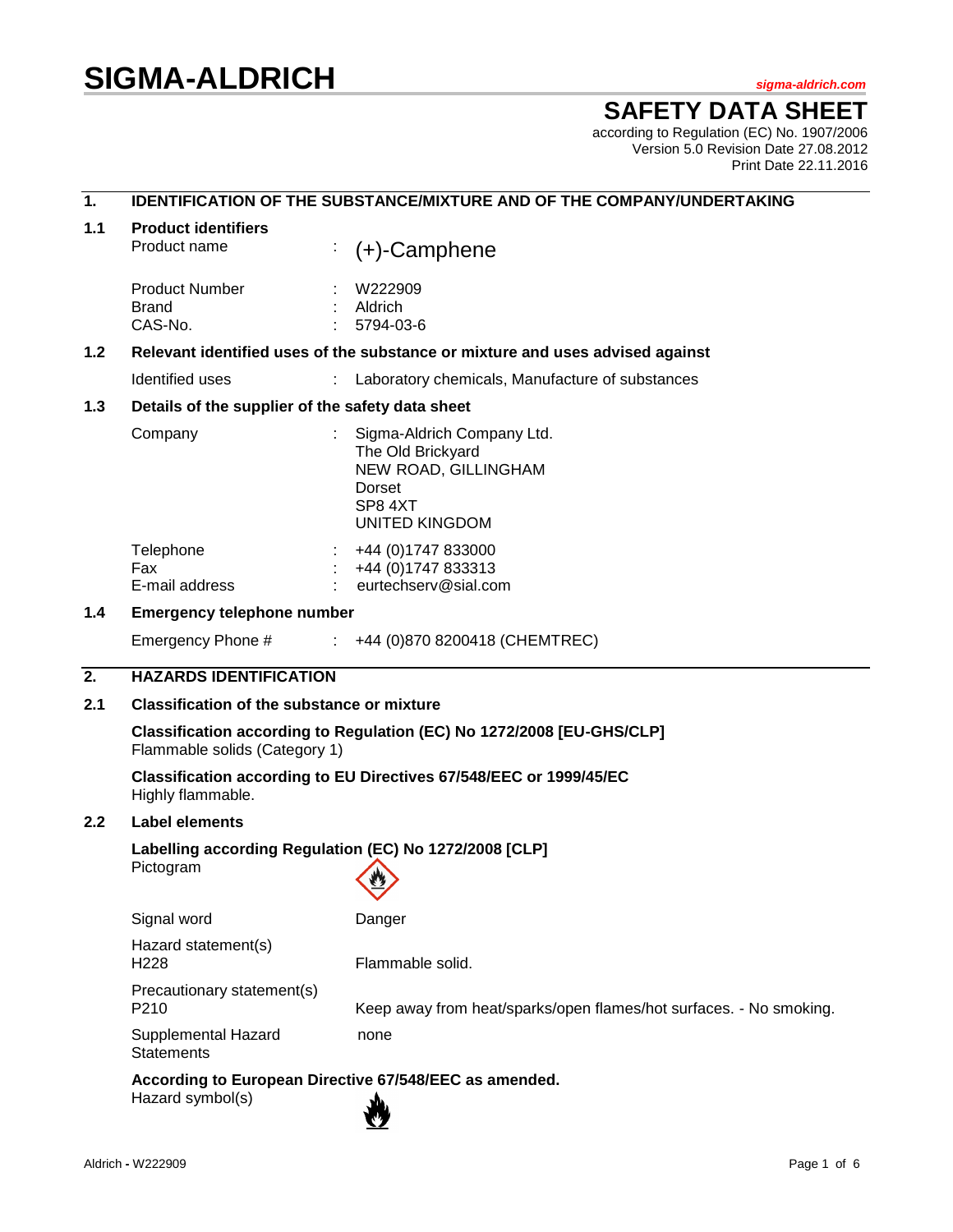| R-phrase(s)<br><b>R11</b>                         | Highly flammable.                                                                                          |
|---------------------------------------------------|------------------------------------------------------------------------------------------------------------|
| S-phrase(s)<br>S <sub>16</sub><br>S <sub>33</sub> | Keep away from sources of ignition - No smoking.<br>Take precautionary measures against static discharges. |

#### **2.3 Other hazards** - none

|      | <b>COMPOSITION/INFORMATION ON INGREDIENTS</b> |  |                                                      |
|------|-----------------------------------------------|--|------------------------------------------------------|
| -3.1 | <b>Substances</b><br>Synonyms                 |  | $(1R)-2,2-Dimethyl-3-methylenebicyclo[2.2.1]heptane$ |

| Formula          | : $C_{10}H_{16}$ |
|------------------|------------------|
| Molecular Weight | : $136.23$ g/mol |

## **4. FIRST AID MEASURES**

#### **4.1 Description of first aid measures**

#### **General advice**

Consult a physician. Show this safety data sheet to the doctor in attendance.

#### **If inhaled**

If breathed in, move person into fresh air. If not breathing, give artificial respiration. Consult a physician.

#### **In case of skin contact**

Wash off with soap and plenty of water. Consult a physician.

#### **In case of eye contact**

Flush eyes with water as a precaution.

#### **If swallowed**

Do NOT induce vomiting. Never give anything by mouth to an unconscious person. Rinse mouth with water. Consult a physician.

#### **4.2 Most important symptoms and effects, both acute and delayed**

**4.3 Indication of any immediate medical attention and special treatment needed** no data available

## **5. FIREFIGHTING MEASURES**

**5.1 Extinguishing media**

#### **Suitable extinguishing media**

Use water spray, alcohol-resistant foam, dry chemical or carbon dioxide.

**5.2 Special hazards arising from the substance or mixture** Carbon oxides

#### **5.3 Advice for firefighters** Wear self contained breathing apparatus for fire fighting if necessary.

#### **5.4 Further information** Use water spray to cool unopened containers.

#### **6. ACCIDENTAL RELEASE MEASURES**

**6.1 Personal precautions, protective equipment and emergency procedures** Avoid dust formation. Avoid breathing vapors, mist or gas. Ensure adequate ventilation. Remove all sources of ignition. Evacuate personnel to safe areas.

#### **6.2 Environmental precautions**

Prevent further leakage or spillage if safe to do so. Do not let product enter drains.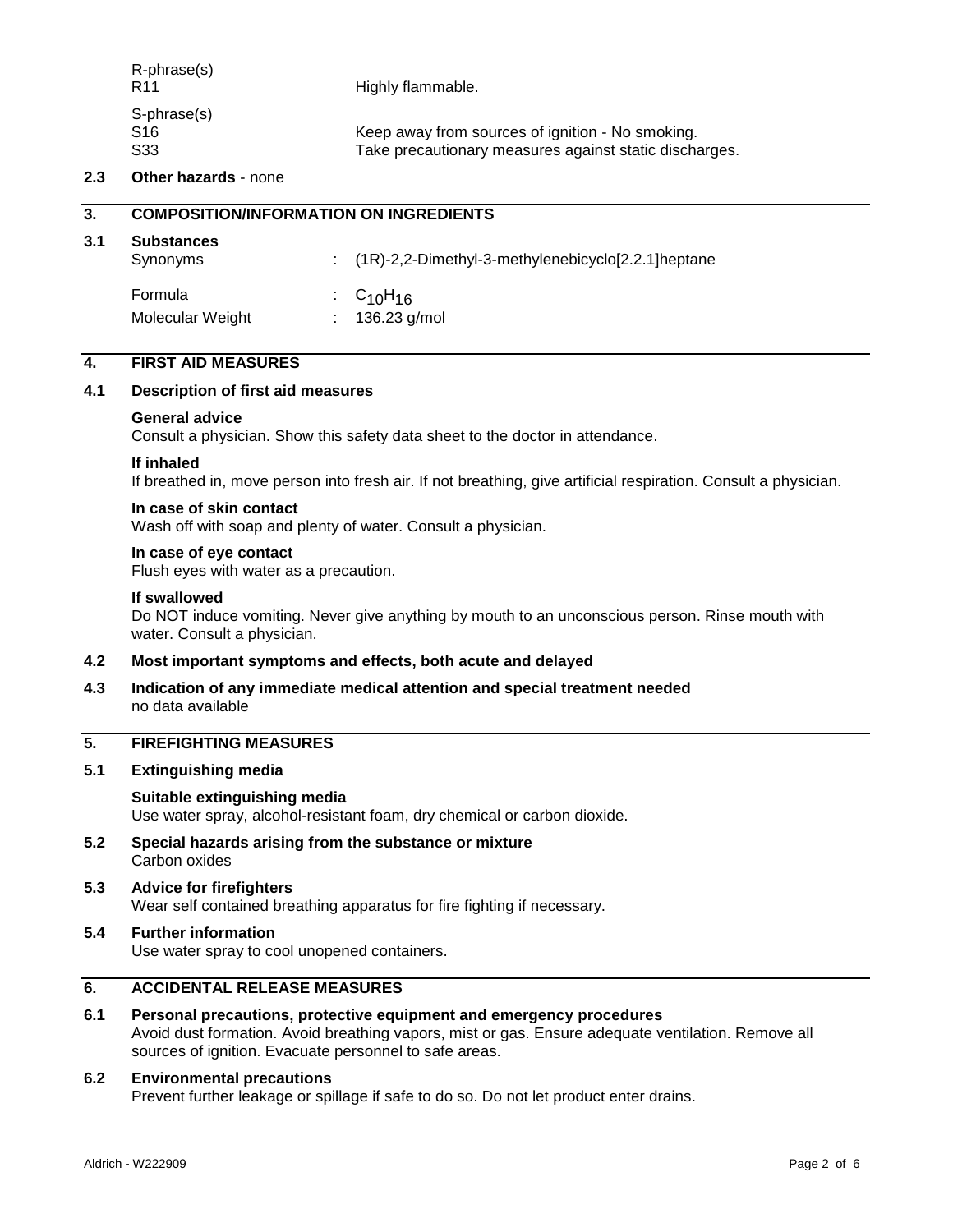#### **6.3 Methods and materials for containment and cleaning up**

Sweep up and shovel. Contain spillage, and then collect with an electrically protected vacuum cleaner or by wet-brushing and place in container for disposal according to local regulations (see section 13). Keep in suitable, closed containers for disposal. Contain spillage, pick up with an electrically protected vacuum cleaner or by wet-brushing and transfer to a container for disposal according to local regulations (see section 13).

#### **6.4 Reference to other sections**

For disposal see section 13.

#### **7. HANDLING AND STORAGE**

#### **7.1 Precautions for safe handling**

Avoid formation of dust and aerosols.

Provide appropriate exhaust ventilation at places where dust is formed.Keep away from sources of ignition - No smoking.Take measures to prevent the build up of electrostatic charge.

#### **7.2 Conditions for safe storage, including any incompatibilities** Store in cool place. Keep container tightly closed in a dry and well-ventilated place.

## **7.3 Specific end uses**

no data available

#### **8. EXPOSURE CONTROLS/PERSONAL PROTECTION**

#### **8.1 Control parameters**

## **Components with workplace control parameters**

Contains no substances with occupational exposure limit values.

#### **8.2 Exposure controls**

#### **Appropriate engineering controls**

Handle in accordance with good industrial hygiene and safety practice. Wash hands before breaks and at the end of workday.

#### **Personal protective equipment**

#### **Eye/face protection**

Safety glasses with side-shields conforming to EN166 Use equipment for eye protection tested and approved under appropriate government standards such as NIOSH (US) or EN 166(EU).

#### **Skin protection**

Handle with gloves. Gloves must be inspected prior to use. Use proper glove removal technique (without touching glove's outer surface) to avoid skin contact with this product. Dispose of contaminated gloves after use in accordance with applicable laws and good laboratory practices. Wash and dry hands.

The selected protective gloves have to satisfy the specifications of EU Directive 89/686/EEC and the standard EN 374 derived from it.

#### **Body Protection**

Flame retardant antistatic protective clothing, The type of protective equipment must be selected according to the concentration and amount of the dangerous substance at the specific workplace.

#### **Respiratory protection**

Where risk assessment shows air-purifying respirators are appropriate use a full-face particle respirator type N100 (US) or type P3 (EN 143) respirator cartridges as a backup to engineering controls. If the respirator is the sole means of protection, use a full-face supplied air respirator. Use respirators and components tested and approved under appropriate government standards such as NIOSH (US) or CEN (EU).

#### **9. PHYSICAL AND CHEMICAL PROPERTIES**

#### **9.1 Information on basic physical and chemical properties**

- a) Appearance Form: solid
- b) Odour no data available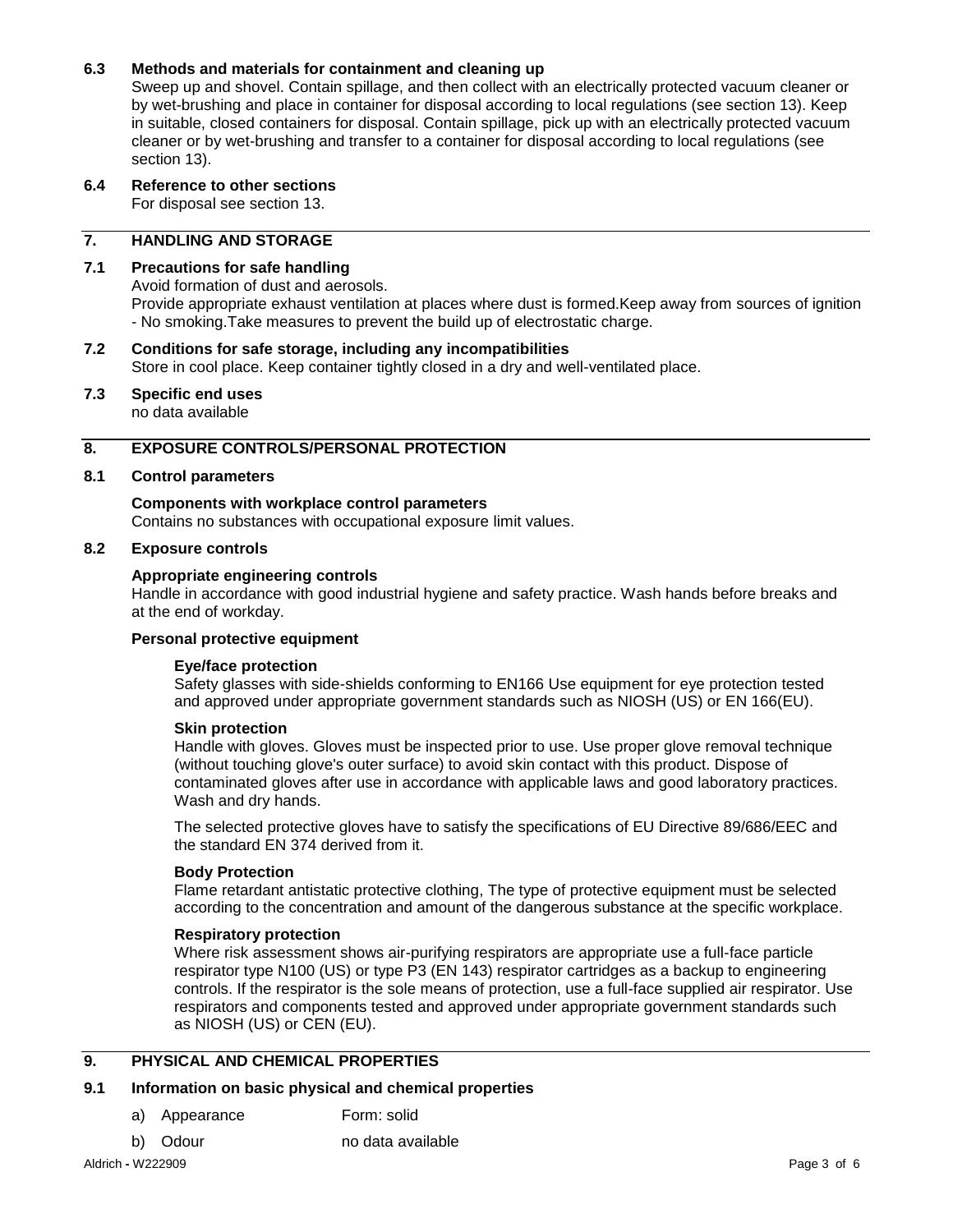| 11.1 | Information on toxicological effects                                                                |                                                    |                                                                    |  |  |
|------|-----------------------------------------------------------------------------------------------------|----------------------------------------------------|--------------------------------------------------------------------|--|--|
| 11.  | <b>TOXICOLOGICAL INFORMATION</b>                                                                    |                                                    |                                                                    |  |  |
| 10.6 | <b>Hazardous decomposition products</b><br>Other decomposition products - no data available         |                                                    |                                                                    |  |  |
| 10.5 | Incompatible materials<br>Strong oxidizing agents                                                   |                                                    |                                                                    |  |  |
| 10.4 | <b>Conditions to avoid</b><br>Heat, flames and sparks. Extremes of temperature and direct sunlight. |                                                    |                                                                    |  |  |
| 10.3 | Possibility of hazardous reactions<br>no data available                                             |                                                    |                                                                    |  |  |
| 10.2 | <b>Chemical stability</b><br>no data available                                                      |                                                    |                                                                    |  |  |
| 10.1 | <b>Reactivity</b><br>no data available                                                              |                                                    |                                                                    |  |  |
| 10.  |                                                                                                     | <b>STABILITY AND REACTIVITY</b>                    |                                                                    |  |  |
| 9.2  | Other safety information<br>no data available                                                       |                                                    |                                                                    |  |  |
|      | t)                                                                                                  | Oxidizing properties                               | no data available                                                  |  |  |
|      | s)                                                                                                  | <b>Explosive properties</b>                        | no data available                                                  |  |  |
|      | r)                                                                                                  | Viscosity                                          | no data available                                                  |  |  |
|      | q)                                                                                                  | Decomposition<br>temperature                       | no data available                                                  |  |  |
|      | p)                                                                                                  | Autoignition<br>temperature                        | no data available                                                  |  |  |
|      | O)                                                                                                  | Partition coefficient: n-<br>octanol/water         | no data available                                                  |  |  |
|      | n)                                                                                                  | Water solubility                                   | no data available                                                  |  |  |
|      | m)                                                                                                  | Relative density                                   | 0.839 g/mL at 25 °C                                                |  |  |
|      | $\vert$                                                                                             | Vapour density                                     | no data available                                                  |  |  |
|      | k)                                                                                                  | Vapour pressure                                    | no data available                                                  |  |  |
|      | j)                                                                                                  | Upper/lower<br>flammability or<br>explosive limits | no data available                                                  |  |  |
|      | i)                                                                                                  | Flammability (solid, gas)                          | The substance or mixture is a flammable solid with the category 1. |  |  |
|      | h)                                                                                                  | Evaporation rate                                   | no data available                                                  |  |  |
|      | g)                                                                                                  | Flash point                                        | 34 °C - closed cup                                                 |  |  |
|      | f)                                                                                                  | Initial boiling point and<br>boiling range         | 159 - 160 °C - lit.                                                |  |  |
|      | e)                                                                                                  | Melting point/freezing<br>point                    | Melting point/range: 40 - 50 °C - lit.                             |  |  |
|      | d)<br>pH                                                                                            |                                                    | no data available                                                  |  |  |
|      | C)                                                                                                  | <b>Odour Threshold</b>                             | no data available                                                  |  |  |

#### **Acute toxicity** no data available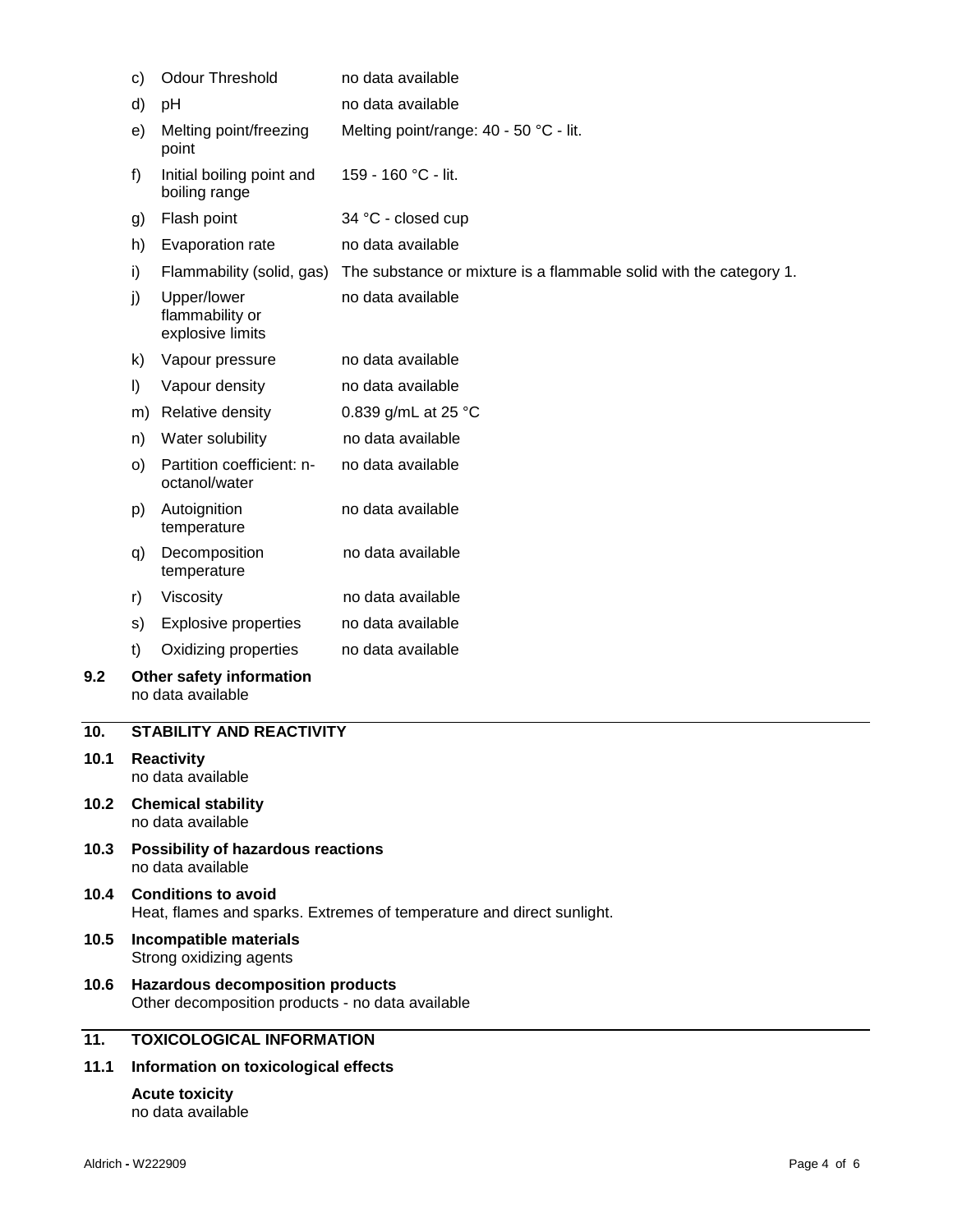#### **Skin corrosion/irritation**

no data available

## **Serious eye damage/eye irritation**

no data available

## **Respiratory or skin sensitization**

no data available

#### **Germ cell mutagenicity** no data available

#### **Carcinogenicity**

IARC: No component of this product present at levels greater than or equal to 0.1% is identified as probable, possible or confirmed human carcinogen by IARC.

#### **Reproductive toxicity**

no data available

#### **Specific target organ toxicity - single exposure** no data available

#### **Specific target organ toxicity - repeated exposure** no data available

#### **Aspiration hazard**

no data available

#### **Potential health effects**

| <b>Inhalation</b> | May be harmful if inhaled. May cause respiratory tract irritation.  |
|-------------------|---------------------------------------------------------------------|
| Ingestion         | May be harmful if swallowed.                                        |
| Skin              | May be harmful if absorbed through skin. May cause skin irritation. |
| <b>Eyes</b>       | May cause eye irritation.                                           |

#### **Additional Information**

RTECS: Not available

#### **12. ECOLOGICAL INFORMATION**

**12.1 Toxicity**

no data available

- **12.2 Persistence and degradability** no data available
- **12.3 Bioaccumulative potential** no data available
- **12.4 Mobility in soil** no data available
- **12.5 Results of PBT and vPvB assessment** no data available
- **12.6 Other adverse effects** no data available

#### **13. DISPOSAL CONSIDERATIONS**

#### **13.1 Waste treatment methods**

#### **Product**

Burn in a chemical incinerator equipped with an afterburner and scrubber but exert extra care in igniting as this material is highly flammable. Offer surplus and non-recyclable solutions to a licensed disposal company. Contact a licensed professional waste disposal service to dispose of this material.

#### **Contaminated packaging**

Dispose of as unused product.